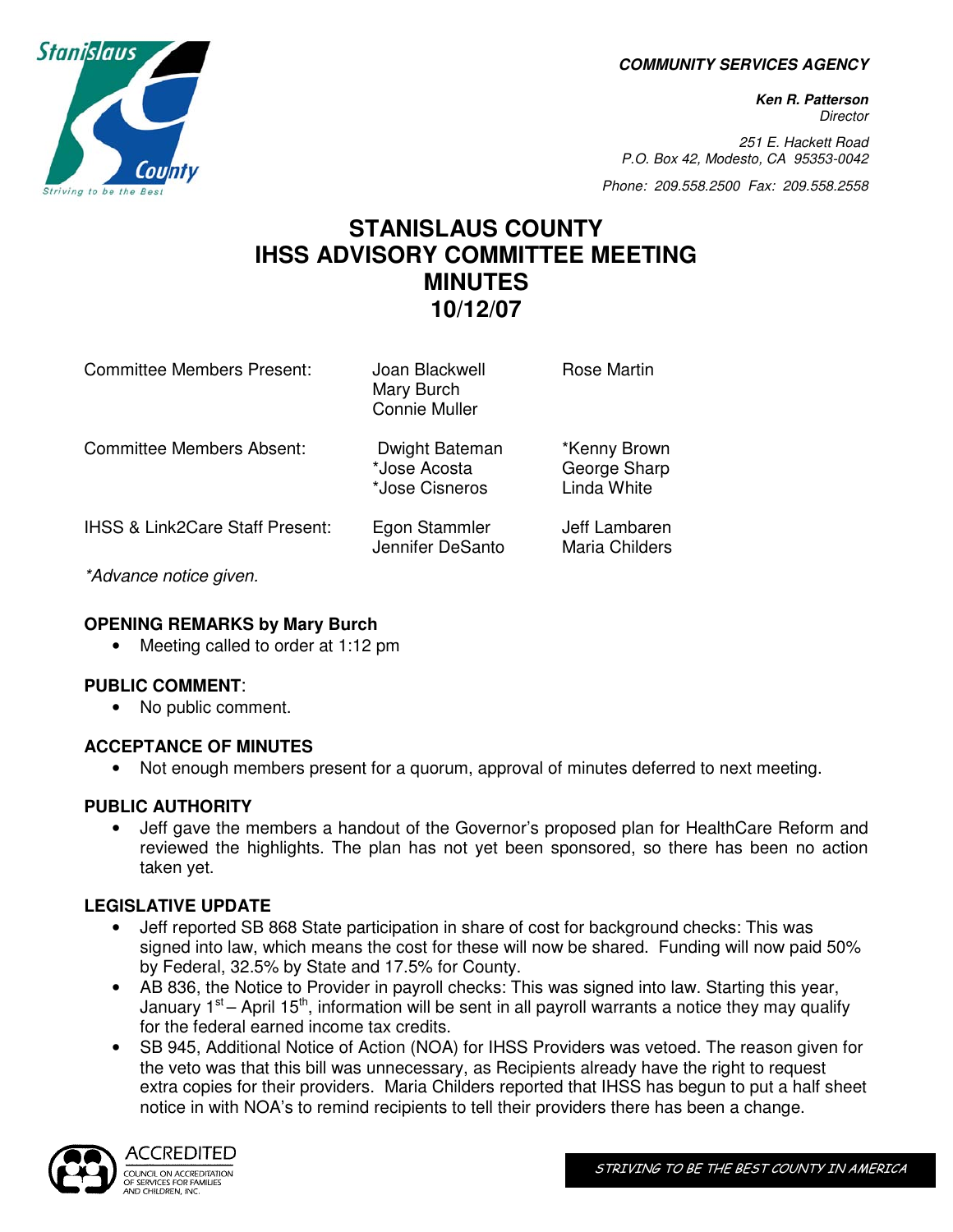- AB 182, Bill requiring Public Authorities to develop standard training and core topics. The Governor vetoed this bill, and has directed DSS to develop one set of standards based on available funding.
- AB 238, Bill allowing IHSS Providers to be paid for reading legal documents to Recipients. The Governor vetoed this bill, stating it was too costly for the State Budget to implement.
- Jeff reported no action has been taken on AB 1113, the bill that would change the eligibility requirements for Medi-Cal.
- No action has been taken on AB 1674, the pilot project for using contract services for registry providers.

#### **COMMUNITY MARKETING UPDATE**

- Jeff stated the StART bus ads were ready to be printed and we have been authorized to place them in the buses. He expects these will be in place before the next meeting.
- Jeff showed the committee members examples of the MAX bus ads as well as the bus bench ads. There will be five locations for the bus benches, and all buses will carry the interior ads. The contract for payment on these projects has been sent to accounting. When the contract is finalized, the ads will be produced and placed.
- Kenny Brown submitted a sample of the postcard that will be sent to all Providers and Recipients. The committee was shown an example, and they liked the layout. This postcard will be sent as soon as the financial arrangements are made for payment.

#### **RETREAT PLANNING**

- Jeff recently visited Appetez, the meeting site chosen for the Advisory Committee Retreat in 2008. He reported that the meeting facility was very nice, and everything was easily accessible.
- Jeff requested input from members on topics they would be interested in hearing about at the retreat. Connie suggested hearing from someone with experience caring for a handicapped individual, and Jeff stated that DRAIL does an excellent presentation on Disabilities Awareness that might be appropriate. Mary stated a presentation from Hospice would be interesting as well.
- Jeff requested the Committee consider inviting the Adult Services Advisory committee to join them at the retreat to hear the speaker. He also asked members to continue to think about topics they may want to hear a speaker present.
- The menu for the retreat was discussed. Appetez will present five options for committee members (the options were discussed) and the members can choose the day of the retreat what they would like. Those present liked the menu choices presented.
- The retreat is planned for January  $12<sup>th</sup>$  at 10am at the Appetez restaurant at 825 W. Roseburg Ave. in Modesto.

#### **GENERAL UPDATE**

- Connie Muller suggested a "Holiday Party" be held at the meeting in December, since there are five members whose terms are ending. Members could bring a small dessert or dish to share for our last meeting with these members.
- Jeff reported the United Domestic Workers have moved their office to a new location at 909  $15<sup>th</sup>$ St, Suite 6, in Modesto near the county library.
- Maria Childers reported the direct deposit workgroup hopes to send a letter to all Providers in mid-March telling them about the direct deposit availability and how to enroll. The process would require forms to be sent to the Providers, which they fill out and return. Direct deposit is anticipated to begin in June. Maria will bring a draft form of the Provider letter when she receives it.
- Maria reported there is an All County Letter anticipated that will clarify what is considered appropriate use of funds for Advisory Committees. There have been a lot of questions from committees from all over the State, so they will issue a letter to help them distinguish what is allowed.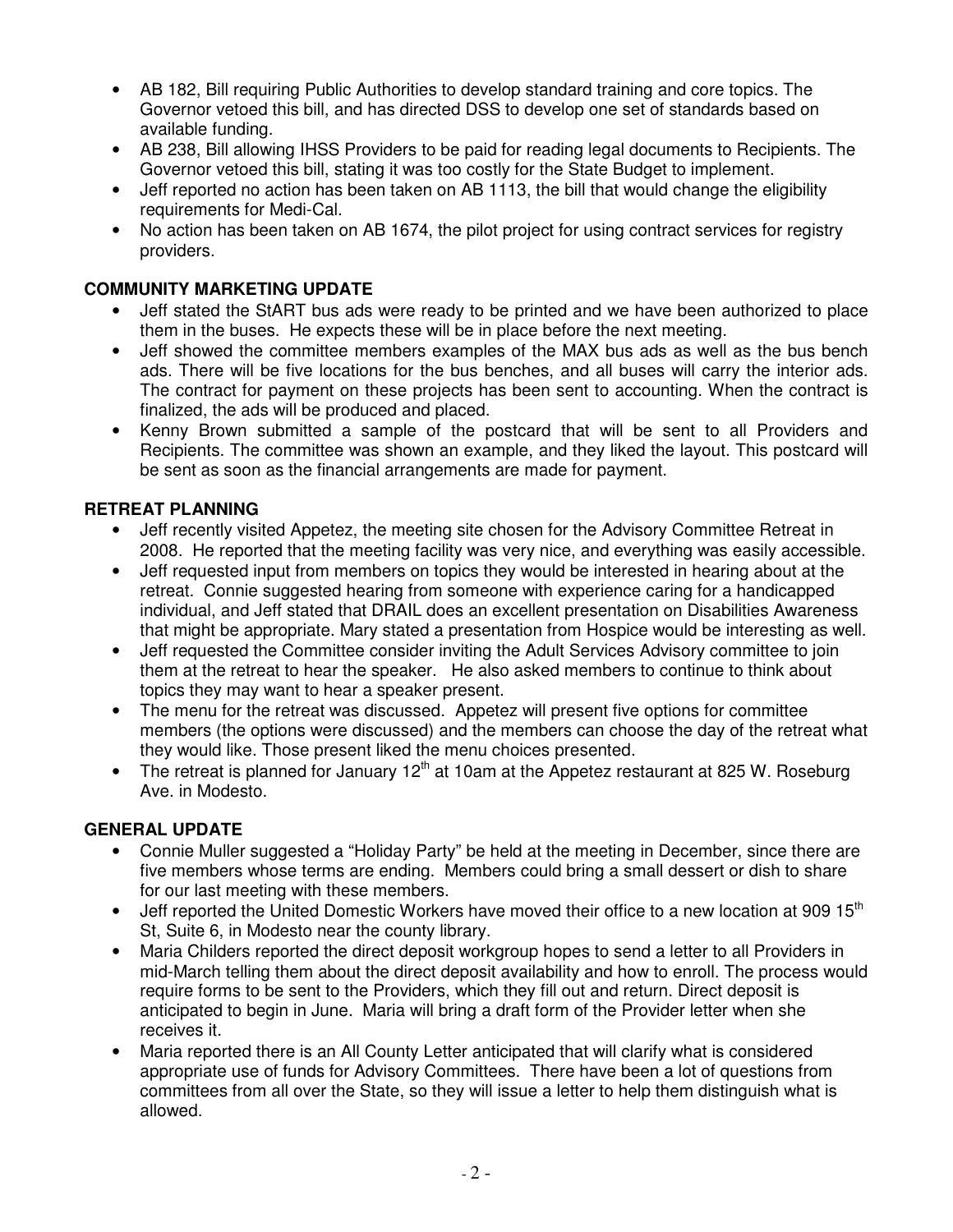- Egon Stammler gave an update on the concerns surrounding APS funding, as was discussed at the last meeting. Egon received authorization from CSA to use some of their funding so the APS program does not have to cut back services. This is only a temporary measure, but is still very helpful.
- Jeff reported the Eldercare directory will be coming out again soon. All county ads have been approved and submitted to the Modesto Bee. The target for distribution is early November.
- Maria Childers reported that a Quality Assurance audit was done in Stanislaus County IHSS last month.

Meeting adjourned @ 2:00 PM, Jennifer DeSanto, Recorder